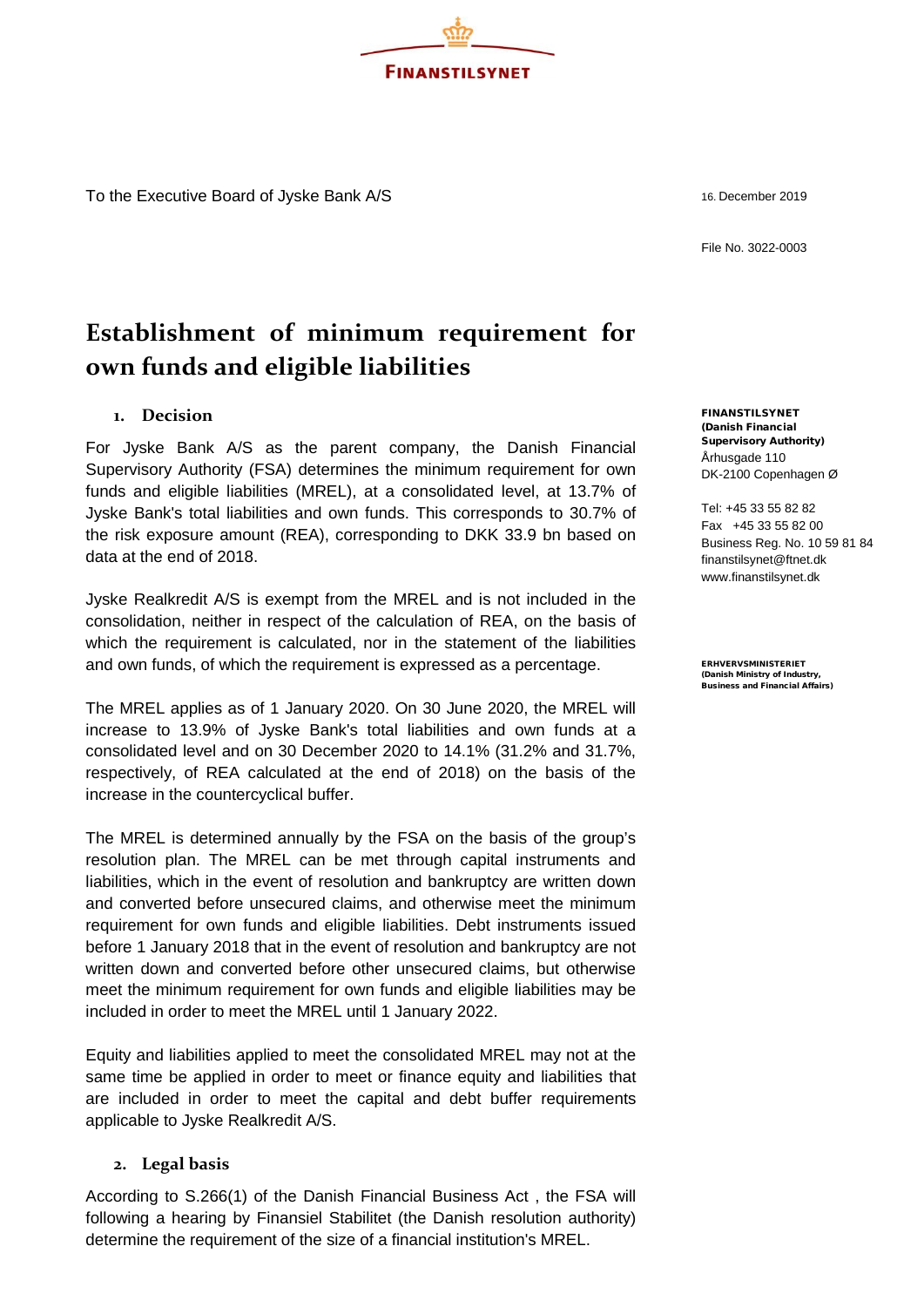A financial institution that is a parent company and subject to consolidated supervision must also meet the MREL at a consolidated level, cf. S.266(3) of the Danish Financial Business Act.

Following a hearing by Finansiel Stabilitet (the Danish resolution authority), the FSA determines the MREL for a financial institution at a consolidated level on the basis of a specific assessment of the following criteria, cf. S.268(1) of the Danish Financial Business Act:

- 1) The group can be resolved through the use of resolution tools.
- 2) If bail-in is applied, the group has sufficient own funds and eligible liabilities to ensure that the losses can be absorbed and the Common Equity Tier 1 capital can be restored to a level at which the undertaking can continue to meet the requirements for a licence, and to sustain sufficient market confidence.
- 3) The group has sufficient own funds and eligible liabilities to ensure that, if certain categories of own funds and eligible liabilities are excluded from bail-in, the losses can be absorbed and an undertaking's Common Equity Tier 1 capital can be restored to a level at which the undertaking can continue to meet the requirements for a licence.
- 4) The group's size, business model, funding model and risk profile.
- 5) The extent to which the depositor and investor guarantee scheme can help finance the resolution in accordance with S.2a of the Act on a Depositor and Investor Guarantee Scheme (lov om en indskyderog investorgarantiordning).
- 6) To which extent the group being in distress has a negative effect on financial stability, including spillover effects on other financial services companies/groups.

The Commission Delegated Regulation (EU) 2016/14501 (the regulation), which specifies the criteria relating to the method applied when determining the minimum requirement of own funds and eligible liabilities, further specifies the criteria stated in S.268(1) of the Danish Financial Act.

The MREL must be expressed as a percentage of the company's total liabilities and own funds, cf. Art.7(2) of the regulation.

The MREL consists of a loss absorption amount, cf. Art.1 of the regulation, and a recapitalisation amount, cf. Art.2 of the regulation with the necessary adjustments and as appear from Art.3-6, cf. Art.7(1) of the regulation.

<sup>1</sup> The Commission Delegated Regulation (EU) 2016/1450 of 23 May 2016 on supplementary rules on the European Parliament's and the Council's regulation 2014/59/EU on regulatory technical standards specifying the criteria applicable to the method of determining the minimum requirements of own funds and eligible liabilities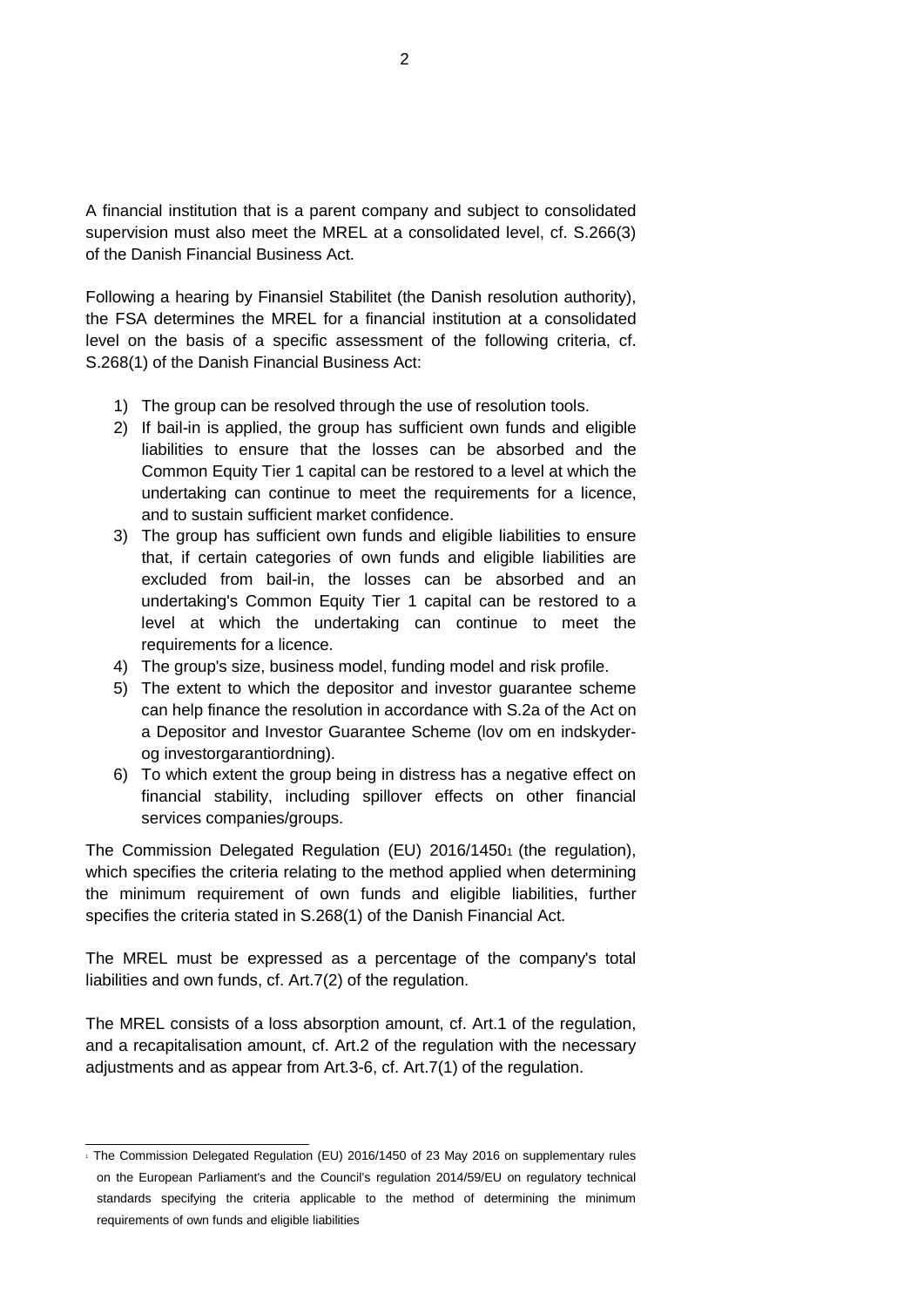The loss absorption amount is generally determined according to the company's solvency requirement plus the combined capital buffer requirement, cf. Art.1(4) of the regulation.

The recapitalisation amount is determined on the basis of the expected resolution strategy identified in the institution's resolution plan. The recapitalisation amount is generally determined at 0 if the resolution strategy is bankruptcy, cf. Art.2(2) of the regulation. If the resolution strategy is not bankruptcy, the recapitalisation amount is generally determined at the solvency requirement plus capital buffers, cf. Art.2(5)(7) and (8) of the regulation.

The FSA may decide to adjust the loss absorption and the recapitalisation amount upwards as well as downwards, cf. Art.1(5) and Art.2(3) and (9) of the regulation. Moreover, the FSA may make adjustments according to Art. 3-6 of the regulation.

If follows from Art.8(1) of the regulation that the FSA may determine an appropriate transitional period to comply with the MREL. The transitional period must be as short as possible. If follows from Art.8(2) of the regulation, the FSA must for each 12-month period of the transitional period, determine a planned MREL requirement. At the end of the transitional period, the MREL must be met.

According to S.266(1) of the Danish Financial Business Act, mortgage credit institutions are exempt from the MREL. Mortgage credit institution must instead meet a debt buffer requirement, cf. S.125 of the Danish Financial Business Act.

It is a condition for the restructuring or resolution that the interest of the general public necessitates the use of resolution measures, cf. S.4(1)(iii) of the Danish Act on Restructuring and Resolution of Certain Financial Enterprises. Pursuant to S.5 of the Danish Act on Restructuring and Resolution of Certain Financial Enterprises, in order to secure the interest of the general public, the following resolution objectives are taken into consideration:

- 1. Securing the continuity of critical functions, the discontinuance of which is likely to lead to the disruption of services that are essential to the real economy or likely to disrupt financial stability;
- 2. Avoidance of significant adverse effect on the solution features, change stability, in particular by preventing contagion, including to market infrastructures, and by maintaining market discipline.
- 3. Protection of public funds by minimising reliance on extraordinary public financial support.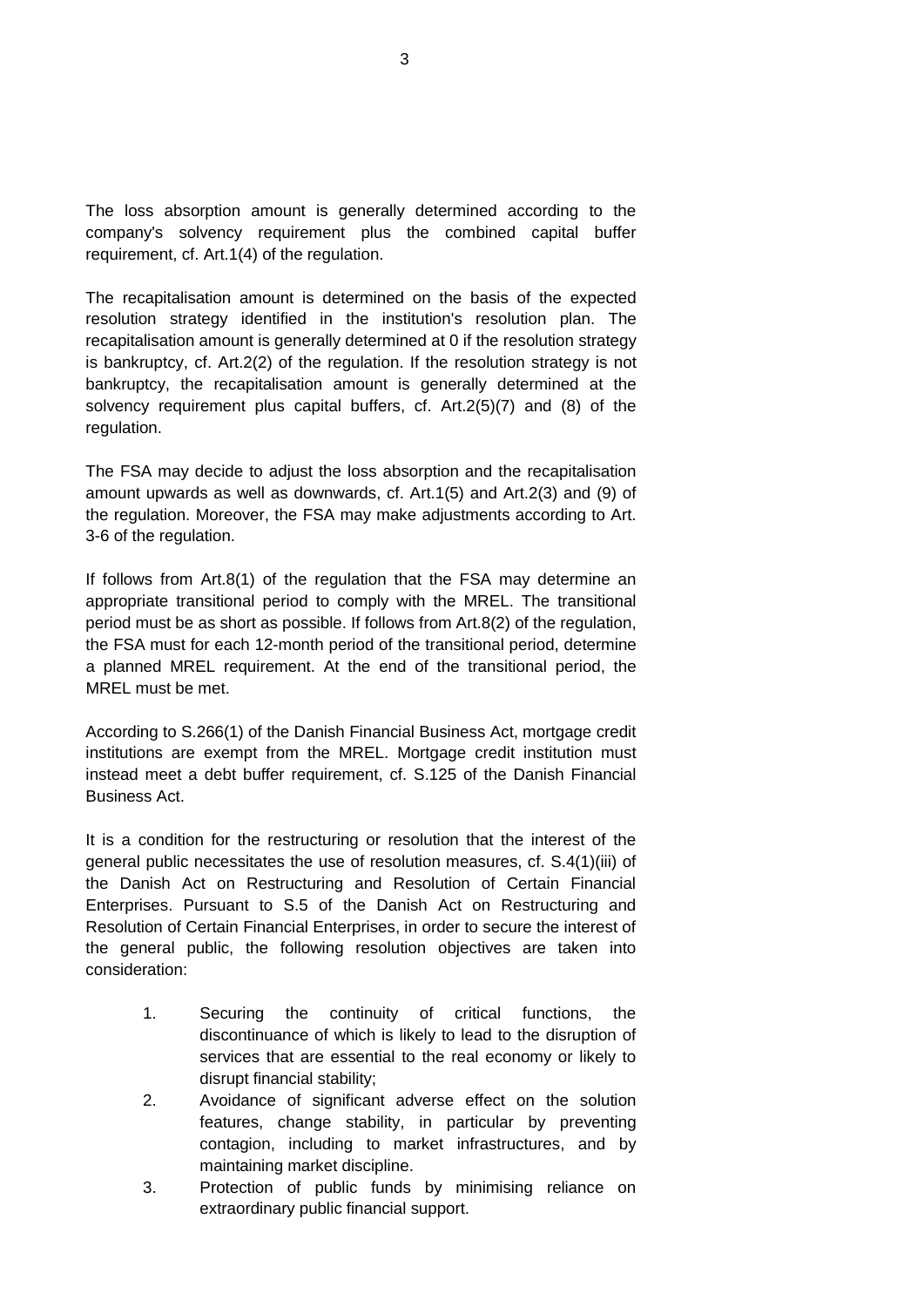- 4. Protection of depositors and investors covered by the Act on a Depositor and Investor Guarantee Scheme.
- 5. Protection of client funds and client assets.

Moreover, it is a condition that the resolution objectives in question cannot be met to the same extent in the event of liquidation or bankruptcy proceedings, cf. the comments to S.4(1)(iii) of the Danish Act on Restructuring and Resolution of Certain Financial Enterprises.

## **3. The assessment of the FSA**

#### *Assessment of interest of the general public*

As a group, Jyske Bank A/S has been designated a SIFI, and the group is exercising critical functions in both Denmark and Gibraltar.

Therefore the resolution plan assesses that if it is necessary in the interest of the general public, one or more resolution measures must be initiated if the Jyske Bank Group be in distress, cf. S.4(1)(iii) of the Danish Act on Restructuring and Resolution of Certain Financial Enterprises.

#### *Resolution strategy*

The resolution strategy of the Jyske Bank Group is that of single-point-ofentry, where the group is seen as one unit in the event of resolution. Basically, it is assumed that the group stay in the market and be reestablished as a viable enterprise. This will be ensured through recapitalisation of Jyske Bank A/S at consolidated level through write-downs and refinancing of the claims of the bank's creditors.

## *Assessment of the size of the MREL*

For Jyske Bank A/S, the loss absorption amount of the MREL is determined at the solvency requirement plus the combined capital buffer requirement. The recapitalisation amount is determined at the solvency requirement plus the combined capital buffer requirement expect for the contra-cyclical buffer. As a result of the international development, the FSA has changed its method for the calculation of MREL to the effect that the contra-cyclical buffer is no longer included in the recapitalisation amount.

Because the point of departure is that the Jyske Bank Group is to be reestablished as a viable entity by Finansiel Stabilitet (the Danish resolution authority), the MREL will be twice the solvency requirement requirement plus twice the combined capital buffer requirement. However, the countercyclical capital buffer will only be included once in the calculation of the MREL.

On the basis of the above, the FSA assesses that the MREL must be determined so that it corresponds to 30.7% of the REA calculated as at the end of 2018.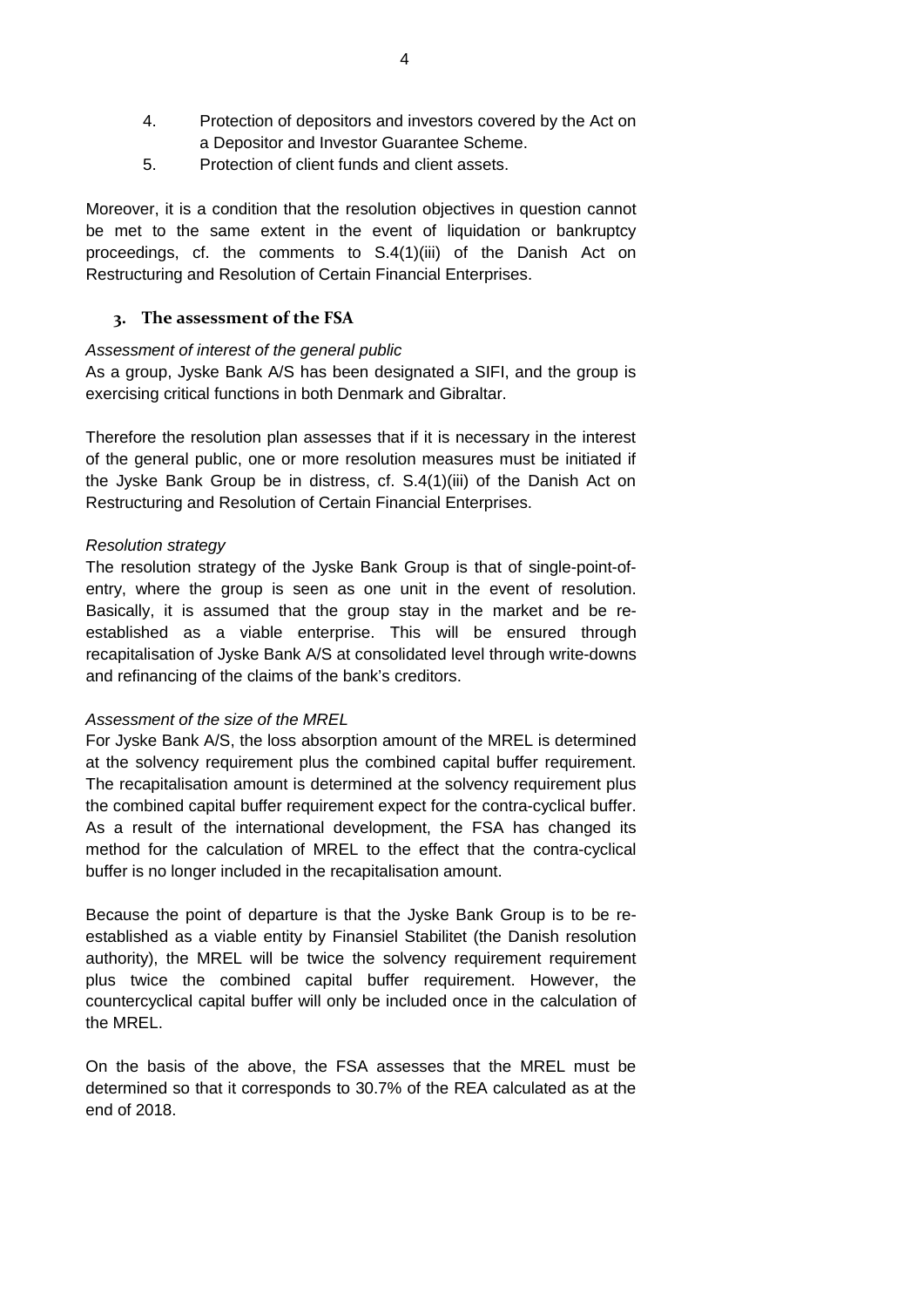As mortgage credit institutions are exempt from the MREL, Jyske Realkredit is not included in the consolidation on the basis of which the consolidated MREL for Jyske Bank A/S is determined. Hence, the MREL is calculated at 30.7% of REA for Jyske Bank A/S at consolidated level exclusive of Jyske Realkredit. On the basis of data at the end of 2018, REA amounts to DKK 111 bn. Below this calculation is specified in detail.

|                                                 | REA,<br>DKKbn $^2$ |
|-------------------------------------------------|--------------------|
| Total group, REA                                | 188                |
| Jyske Realkredit contribution to REA            | -79                |
| Jyske Bank A/S exposures to Jyske Realkredit:   |                    |
| REA for the group exclusive of Jyske Realkredit | 111                |

On the basis of the above, the FSA assesses that the MREL is to be determined at 13.7% of Jyske Bank's total liabilities and own funds at consolidated level, exclusive of Jyske Realkredit, cf. S.266(3) of the Danish Financial Business Act. This corresponds to 30.7% of REA calculated at the end of 2018, corresponding to DKK 33.9 bn based on data at the end of 2018.

The MREL applies as of 1 January 2020. On 30 June 2020, the MREL will increase to 13.9% of Jyske Bank's total liabilities and own funds at a consolidated level and on 30 December 2020 to 14.1% (31.2% and 31.7%, respectively, of REA calculated at the end of 2018) on the basis of the increase in the countercyclical buffer.

The MREL is determined annually by the FSA and can be met through capital instruments and liabilities, which in the event of resolution and bankruptcy are written down and converted before unsecured claims, and otherwise meet the minimum requirement for own funds and eligible liabilities. Debt instruments issued before 1 January 2018 that in the event of resolution and bankruptcy are not written down and converted before other unsecured claims, but otherwise meet the minimum requirement for own funds and eligible liabilities may be included in order to meet the MREL until 1 January 2022.

Equity and liabilities applied to meet the consolidated MREL may not at the same time be applied in order to meet or finance equity and liabilities that are included in order to meet the capital and debt buffer requirements applicable to Jyske Realkredit.

# **4. Complaints**

The decision of the FSA can, no later than four weeks after receipt, be brought before the Danish Commerce and Companies Appeal Board, cf. S.372(1) of the Danish Financial Business Act. The complaint must be sent by e-mail to [ean@naevneneshus.dk](mailto:ean@naevneneshus.dk) or by post to Erhvervsankenævnets sekretariat, Toldboden 2, 8800 Viborg.

<sup>&</sup>lt;sup>2</sup> The calculation has been rounded to whole numbers.